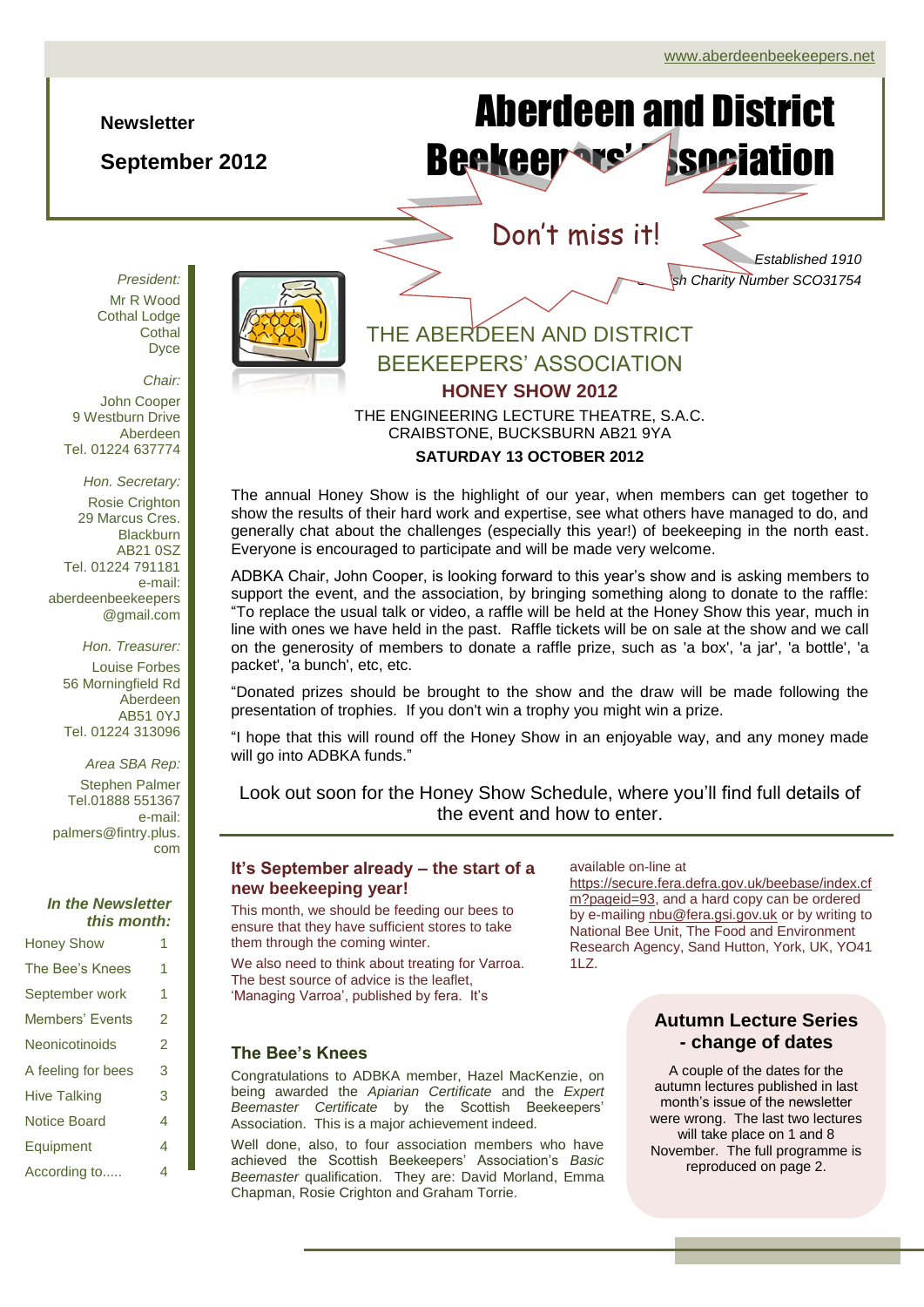# Page 2 of 4 ADBKA Newsletter

### **APIARY DEMONSTRATION**

Saturday 15 September at 2.30pm John Cooper and John Steele **VARROA TREATMENT AND WINTER** 

**PREPARATION** Association apiary, SAC, Craibstone,

AB21 9YA

#### **ANNUAL HONEY SHOW**

Saturday 13 October 2012 The Engineering Theatre, SAC, Craibstone, AB21 9YA

Sir,

#### **AUTUMN LECTURES**

Six-week programme starts Thursday 20 September at 7.30pm

Presenter: Dr Stephen Palmer

#### **AN INTRODUCTION TO BEES AND BEEKEEPING**

Aberdeen Grammar School Lecture Theatre, Skene Street, ABERDEEN, AB10 1HT

#### **Programme**

- 20 September: The Beehive
- $\geq$  27 September: The Biology of the bee
- 4 October: What do I need to keep bees?
- $\geq$  11 October: The products of the hive
- $\geq 1$  November: Help there is something wrong with my bees!
- 8 November: The beekeeping year

*In the July issue of our newsletter we reproduced a letter published that month in the Scottish Beekeeper concerning honeybee colony winter loss rates, neonicotinoid pesticides and oil seed rape crops. The debate continued in the August edition of the Scottish Beekeeper with an article by the authors of the July letter. This month, ADBKA member, Stephen Palmer, wrote to the editor of the Scottish Beekeeper challenging the authors' conclusions. Stephen's letter is reproduced here, with his permission.*

The article entitled 'Investigation of winter loss rates' published in the *Scottish Beekeeper* (August 2012 p.205) is a very misleading and unhelpful contribution to the important debate on the possible effects of neonicotinoids on honey bees.

When I read the article I was reminded of a phrase popularised by Mark Twain (and attributed to Prime Minister Benjamin Disraeli) that there were 'three kinds of falsehood: lies, dammed lies and statistics'. The authors of this article had previously published information concerning winter losses in IBRA's *Journal of Apicultural Research* 49(1): 129-131 in 2010, where they acknowledge that there are many factors involved in winter losses *e.g.* mis-management, the effects of *Nosema* and *Varroa Destructor,* climate variations and queenlessness.

The article printed in the August edition of the *Scottish Beekeeper* makes no mention of this wide range of factors, nor does it give any indication of how many beekeepers were surveyed or their locations. It is not possible, on the basis of such a small survey, to make the assertion that bees that forage on OSR, where the seed may have been dressed with insecticides, are more likely to suffer from winter losses.

I have kept bees that have had easy access to OSR for more than 30 years and I have never experienced such a high loss rate. During this period the farmers on whose land my hives have been placed have used a wide variety of pest management techniques. In recent years there has been a significant reduction in the number of times the crop has been sprayed - because the use of insecticidal seed dressing which makes it much less necessary. During the 2012 season my local OSR farmer has sprayed only twice and on both occasions it was with a fungicide. I well remember the days in the 1980s when broad spectrum insecticide spraying was commonly carried out to control stem flea beetle and pollen beetles. The effect of this spraying was to kill many other insects – including the natural enemies of the pests. It is an uncomfortable fact for beekeepers to face that the new generation of systemic seed dressing insecticides considerably reduce the pest problem for farmers and for the necessity of broad spectrum spraying.

The possible effect of neonicotinoids on honeybees is a vital debate, but it is not helped by the publishing of flawed research based on very limited surveys. On the basis of this survey there is absolutely no evidence whatever to link the difference in winter losses to the use of neonicotinoids. I am concerned that the official journal of the Scottish Beekeepers Association should be publishing articles that give conclusions and makes assertions that do not bear scrutiny on such an important subject.

Dr Stephen Palmer FRGS FLS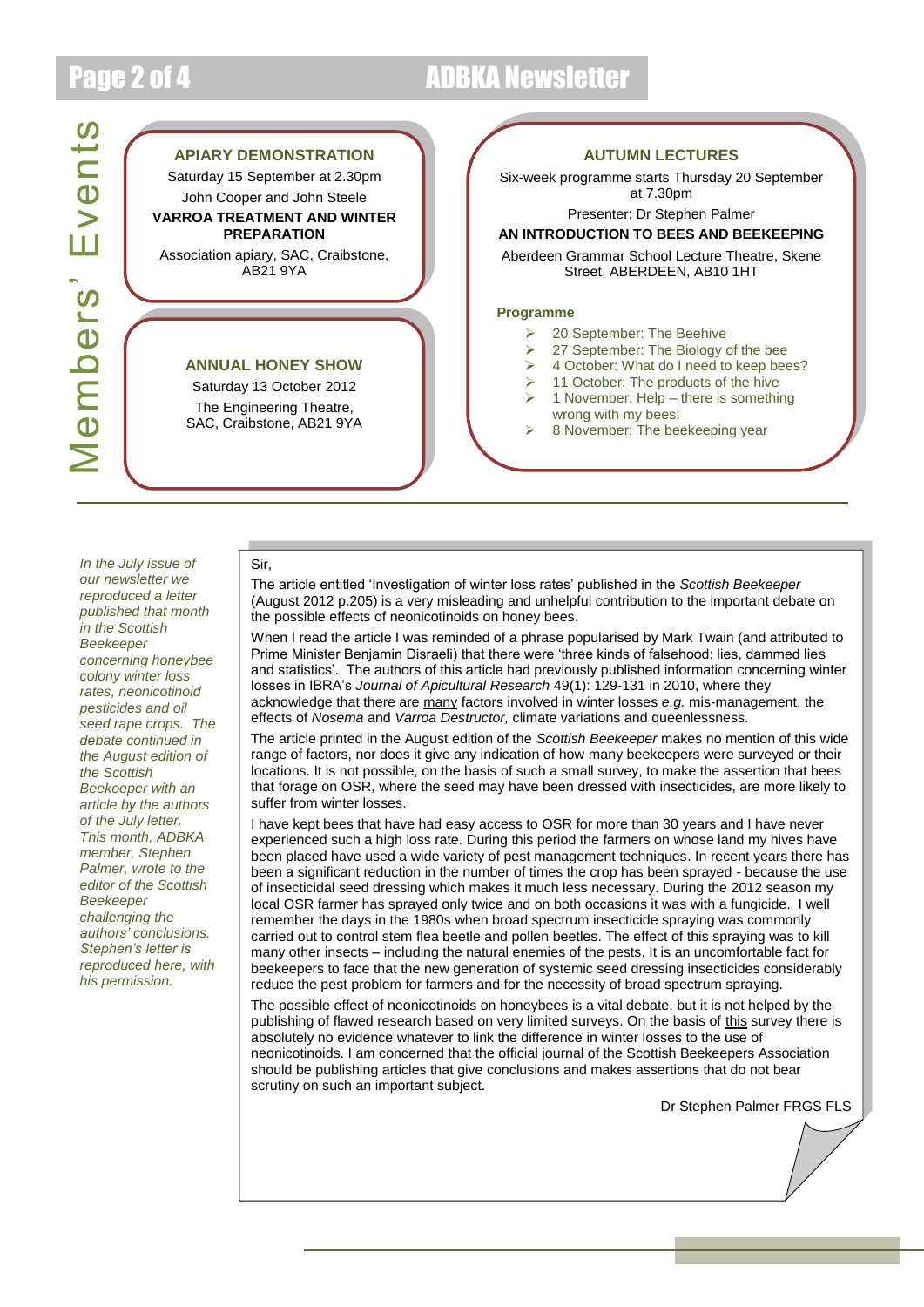#### **A Feeling for Bees**

A few weeks ago, along with another 21 association members, I was privileged to spend an afternoon in the company of commercial beekeeper, Murray McGregor. We gathered in the sunshine at the foot of Culblean Hill near Loch Davan, shaded by a dense cloud of bees above our heads, to hear from someone who does beekeeping on, literally, an industrial scale.

As you might expect from a man who keeps 2,750 stocks, Murray takes a very practical, no-nonsense approach to getting the best from his bees – his livelihood depends on it. But despite the fact that we caught him at one of the busiest points in his year - the heather honey harvest - he was prepared to take all the time in the world to demonstrate his beekeeping approach and to answer our many questions.

Beekeeping at this level is far removed from anything that I've experienced in the short time that I've been involved in the craft. For example, for me, uniting two colonies involves much planning, sheets of newspaper and more than a little anxiety. For Murray McGregor, the same job is done with 20 or 30 colonies, on his own, often in windy conditions, with a spray of air freshener replacing the part played by sheets of newspaper. (Airwick, if you're wondering.)

Watching and listening to Murray describe his activities, it dawned on me that beneath the procedural 'journeyman beekeeper' approach to his job, there was something else going on; something deeper and really quite moving. There was an interaction taking place. Our host was connecting with these insects using his human senses. Murray McGregor clearly has a *feeling* for his bees.

All the time we were there, the bees were communicating with him. On first approaching the apiary, he was sampling the air: "That's not a good sign, I can't smell ling honey." Opening a



*Association members gather at Murray McGregor's heather site*

hive: "It's queenless. Can you hear the noise they're making?" Demonstrating how to hold a queen for marking: "You hold her legs firmly enough to stop her escaping, but not too tight or you'll damage them." Glancing at another hive: "I can see they're not doing well - they're only using half the width of the entrance.'

It struck me that the only one of his five senses he wasn't using was his sense of taste. Then, almost as soon as the thought had occurred to me, he unzipped his veil, popped a bee in his mouth, and after a couple of chomps announced, "It's a Carniolan!" OK, I made that bit up. But wouldn't it be great if he had?

*GT*

#### **Hive Talking**

As part of its 'Plan Bee' initiative, the Co-operative has launched a website aimed at matching people looking for sites to keep bees with those who have suitable land and are prepared to let it be used. The website offers this explanation of how things work:

*"Are you an aspiring beekeeper looking for other beekeepers in your area or are you someone with land who would like to host a bee hive? If so, then 'Hive Talking' is for you. You can find out who else in your area is interested in beekeeping and mark on your own location to help others find you."*

The 'Hive Talking' website can be found at: <http://www.urbanbees.co.uk/maps/>

More on the C-operative's 'Plan Bee' can be found at: <http://www.co-operative.coop/Plan-Bee/>



If you are using chemical treatments for Varroa this month, please be aware that legislation requires that you **keep a record** of the purchase, use and disposal of any honeybee medicines. A helpful guide outlining what you should be doing is available on the BeeBase website at:

[https://secure.fera.defra.gov.uk/beebase/index.cfm?](https://secure.fera.defra.gov.uk/beebase/index.cfm?pageid=167) [pageid=167](https://secure.fera.defra.gov.uk/beebase/index.cfm?pageid=167)

Click on the 'Bee Medicaments' link on that page to download a useful record sheet.

ADBKA member, David Morland, made the news over his arrangement with Aberdeen City Council to site his bees on the clover-abundant Tullos Hill, a former land fill site. You can read the council's press release at:

[http://www.aberdeencity.gov.uk/CouncilNews/ci\\_cns/pr\\_landfill\\_bees\\_](http://www.aberdeencity.gov.uk/CouncilNews/ci_cns/pr_landfill_bees_240812.asp) [240812.asp](http://www.aberdeencity.gov.uk/CouncilNews/ci_cns/pr_landfill_bees_240812.asp)

#### **Beekeeping Circles**

If you would like to join an existing beekeeping circle in the following areas, contact -

Helen Anderson, based in **Inverurie**, on 01467 620750, e-mail: [sh.and@gmx.com](mailto:sh.and@gmx.com) Graham Torrie, based in **Torphins**, on 013398 82038, e-mail[: grahamtorrie002@btinternet.com](mailto:grahamtorrie002@btinternet.com)

*The initiative relies on individual members volunteering to compile and share (with permission) a list of names and contact numbers of other beekeepers in their local area, then to take things forward as the members of the circle deem fit. If you would be prepared to co-ordinate a beekeeping circle in your own area, please contact Graham Torrie.*